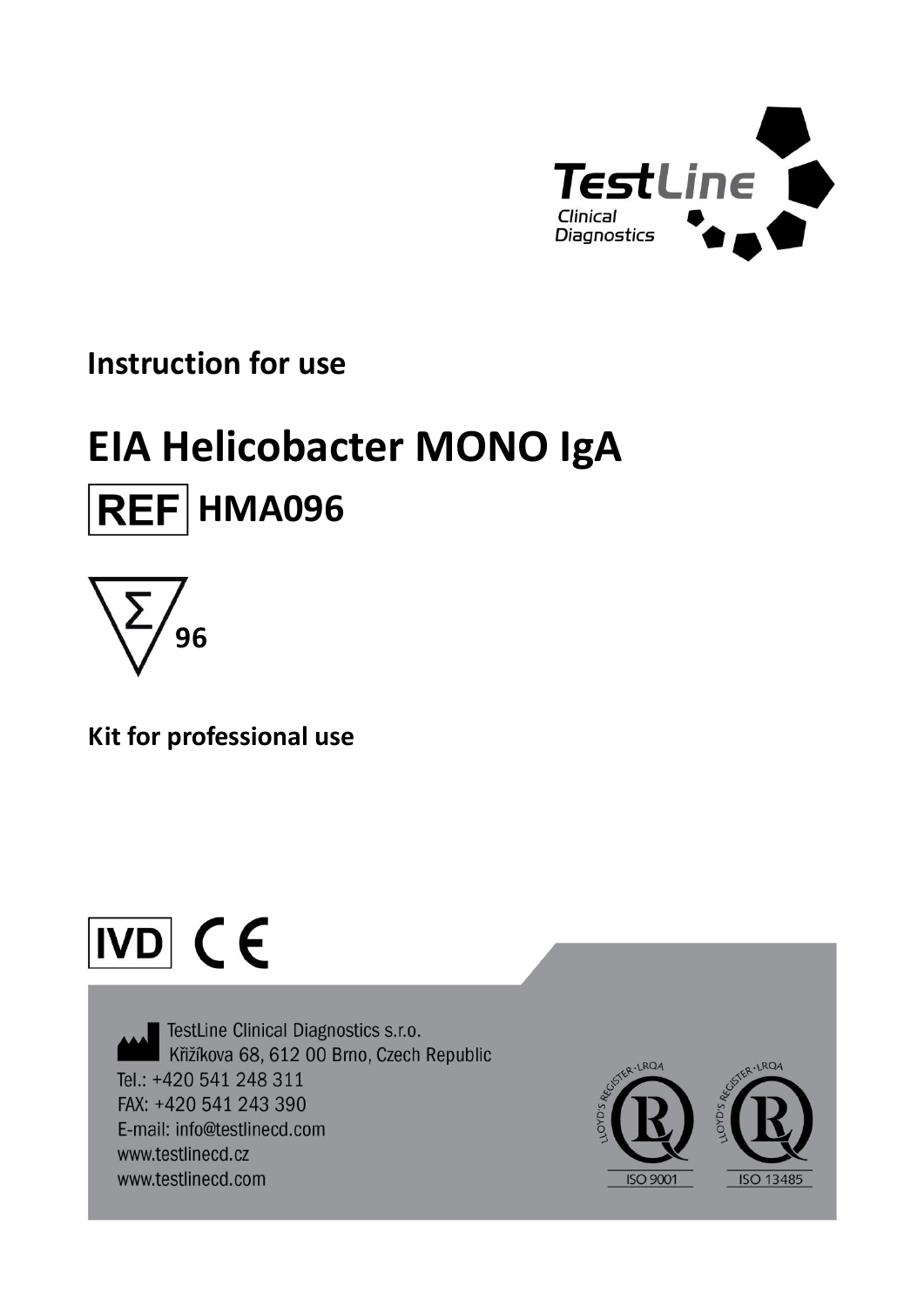# **CONTENT**

| $\mathbf{1}$            |                                                        |  |
|-------------------------|--------------------------------------------------------|--|
| $\overline{2}$          |                                                        |  |
| 3                       |                                                        |  |
| 4                       | Other Material Required for Manual Test Performance  5 |  |
| 5                       |                                                        |  |
| 6                       |                                                        |  |
| $\overline{\mathbf{z}}$ |                                                        |  |
| 8                       |                                                        |  |
| 9                       |                                                        |  |
|                         |                                                        |  |
|                         |                                                        |  |
|                         |                                                        |  |
|                         |                                                        |  |
|                         |                                                        |  |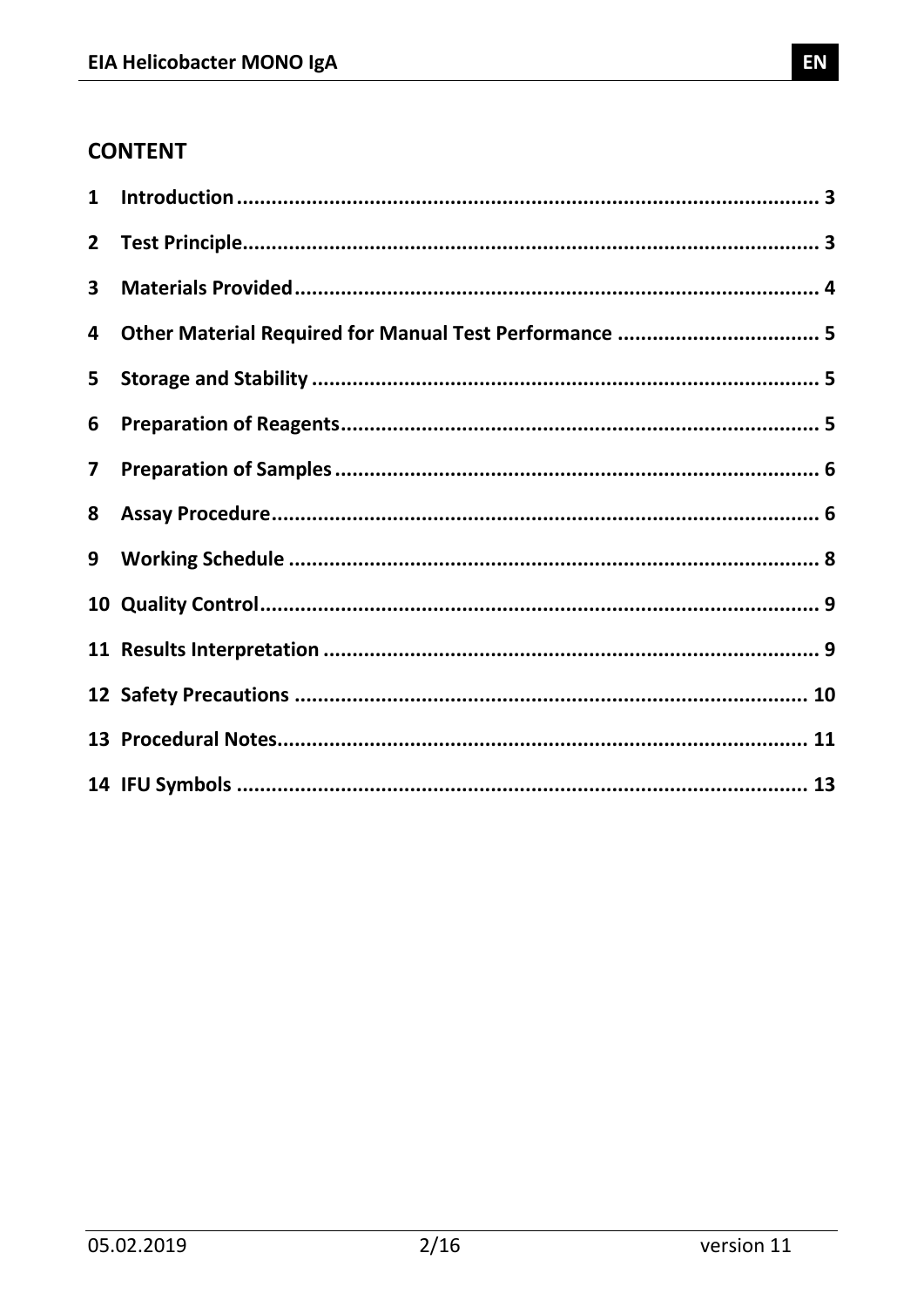# **Enzyme immunoassay for the detection of IgA antibodies to**  *Helicobacter pylori* **in human serum or plasma**

# <span id="page-2-0"></span>**1 Introduction**

*Helicobacter pylori* belongs to the genus *Helicobacter.* It represents a key pathogenic factor in infection of the gastric mucosa, particularly in the area of pyloric antrum and duodenum. It is a causative agent of B-type chronic gastritis which may result in development of gastric ulcers or in the atrophy of stomach lining. This increases the risk of gastric carcinoma. *H. pylori* infection is often associated with dyspepsia, epigastric pain, peptic ulcer disease or MALT lymphoma.

There are several invasive and non-invasive methods for *H. pylori* detection. Commonly used invasive tests of biopsy sample include a rapid urease test and histological and cytological examination. Non-invasive techniques involve a breath test and serological methods (detection of IgA, IgG and IgM antibodies in the serum). Non-invasive tests are suitable for monitoring of treatment efficiency as well as for screening for infection or reinfection. Eradication of the microbial agent is followed by a decrease of the antibody level.

IgA antibodies are produced not only in the acute stage of the disease but also in chronic infection of gastric mucosa (along with IgG antibodies). Increased level of IgA antibodies was also described in patients with a risk of gastric carcinoma.

Presence of IgG antibodies indicates contact with *H. pylori*. However, it does not provide any evidence of infection activity. Seroconversion occurs approximately 2 months after primary infection.

The level of IgM antibodies increases in the acute stage of the disease. Nevertheless, they might not be produced by all patients.

# <span id="page-2-1"></span>**2 Test Principle**

The kit is intended for detection of specific IgA antibodies in a sample by means of a sandwich type of the EIA method (i.e. a solid phase coated with specific antigen – antibody from the analysed sample  $-$  labelled antibody). The labelled antibody (conjugate) is an animal immunoglobulin fraction to human IgA conjugated with horseradish peroxidase. Peroxidase activity is determined in the test by a substrate containing TMB. Positivity is indicated when blue colour appears; after stopping solution has been added, blue changes to yellow. The yellow colour intensity is measured by a photometer at 450 nm, and it is proportional to the concentration of specific IgA antibodies in the sample.

#### **Antigen used**

Clinically significant strain of *Helicobacter pylori* with high content of CagA (120 kDa) and VacA (87 kDa) proteins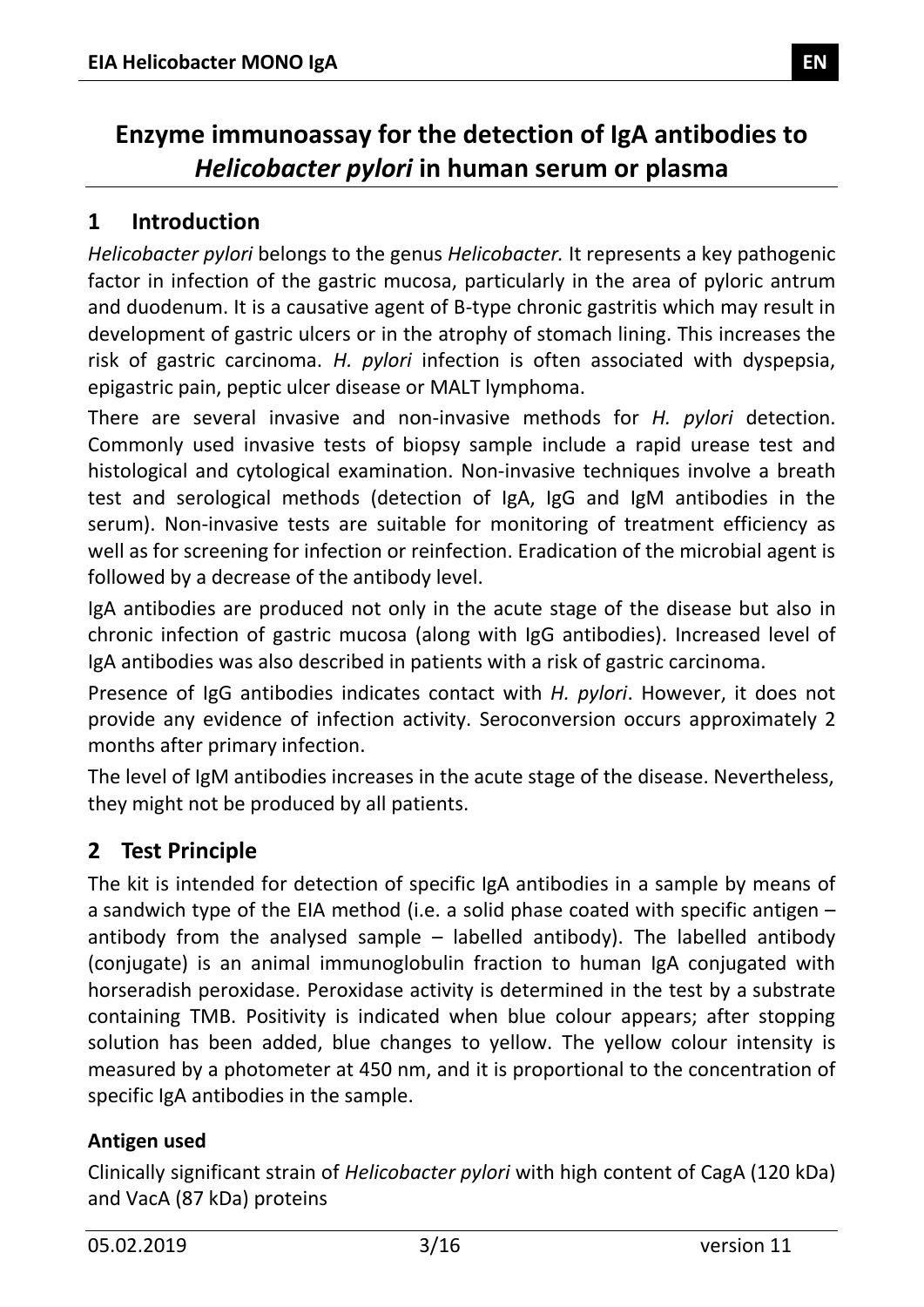#### <span id="page-3-0"></span>**3 Materials Provided**

| <b>MICROPLATE</b>     | <b>Microtitre Plate</b>                                                                      | 1 pcs             |
|-----------------------|----------------------------------------------------------------------------------------------|-------------------|
|                       | coated with antigen, 12 x 8 wells in bag with<br>desiccant                                   |                   |
| CONTROL<br>$- CAL1 $  | Negative Control (Calibrator 1) 10 U/ml                                                      | $1 \times 2$ ml   |
|                       | Solution not containing specific human<br>antibodies, ready to use                           |                   |
| CUTOFF CAL2           | CUT-OFF (Calibrator 2) 20 U/ml                                                               | $1 \times 3$ ml   |
|                       | Solution containing specific human antibodies<br>in cut-off concentration, ready to use      |                   |
| $CONTROL   +   CAL3 $ | Positive Control (Calibrator 3) 80 U/ml                                                      | $1 \times 2$ ml   |
|                       | Solution containing specific human antibodies,<br>ready to use                               |                   |
| CAL4                  | Calibrator 4 (320 U/ml)                                                                      | $1 \times 2$ ml   |
|                       | Solution containing specific human antibodies,<br>ready to use                               |                   |
| CONJUGATE             | Conjugate                                                                                    | $1 \times 15$ ml  |
|                       | Solution containing animal immunoglobulin to<br>human IgA, peroxidase labelled, ready to use |                   |
| <b>DILUENT 2</b>      | <b>Sample Diluent 2</b>                                                                      | $1 \times 105$ ml |
|                       | Buffer with protein stabilisers, ready to use                                                |                   |
| <b>SUBSTRATE 2</b>    | <b>TMB-Complete 2</b>                                                                        | $1 \times 15$ ml  |
|                       | Chromogenic substrate solution containing<br>$TMB/H2O2$ , ready to use                       |                   |
| WASH 20x              | <b>Wash Solution</b>                                                                         | $1 \times 75$ ml  |
|                       | 20x concentrated buffer                                                                      |                   |
| <b>STOP</b>           | <b>Stop Solution</b>                                                                         | $1 \times 15$ ml  |
|                       | Acid solution, ready to use                                                                  |                   |
|                       | <b>Instructions for use</b>                                                                  | 1 pc              |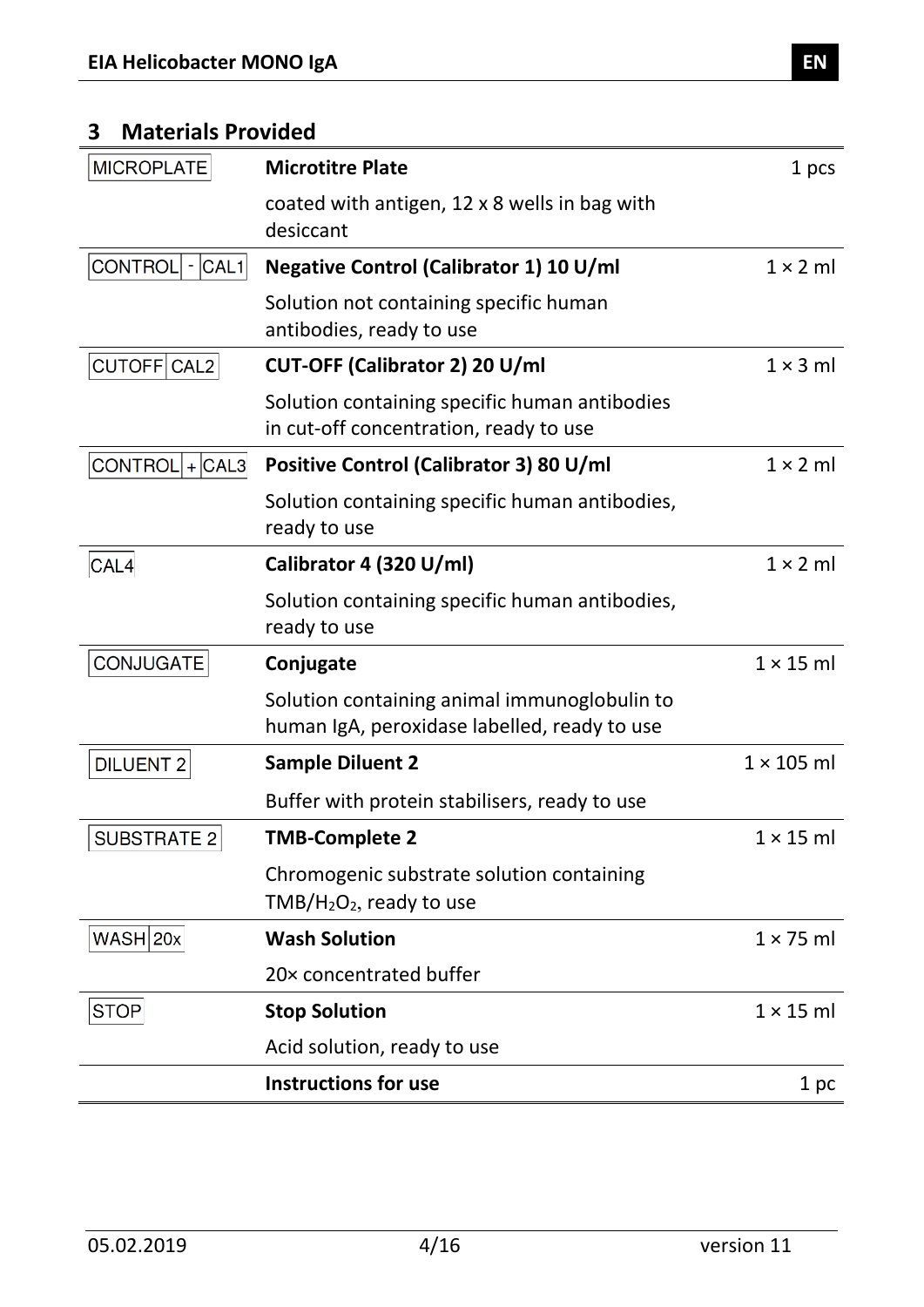<span id="page-4-0"></span>Single and multichannel pipettes Disposable tips Microplate washer Timer Incubator (37°C) Microplate reader

# <span id="page-4-1"></span>**5 Storage and Stability**

Store the kit at +2°C to +8°C. Do not freeze. If the kit is stored as described, the labelled expiration date is valid. The expiration date is indicated on the package. The opened kit should be used within three months.

#### **Sample Preparation and Storage**

The following human body liquids can be used for testing: serum and citrate plasma. Anticoagulants in the plasma (except for citrate) as well as bacterially contaminated, haemolytic or chylous samples can affect the test results.

Samples can be stored at +2°C to +8°C for one week. For a longer period, store samples at -20°C. Diluted samples should be used as soon as possible.

# <span id="page-4-2"></span>**6 Preparation of Reagents**

Dilute the Wash Solution 1:20 (1 part of solution and 19 parts of distilled water); e.g. 75 ml of the concentrated Wash Solution + 1425 ml of distilled water.

Salt crystals might develop in the bottle with the concentrated Wash Solution. Prior to use, it is necessary to dissolve the crystals by warming the bottle in a water bath. The diluted Wash Solution is stable at +2°C to +8°C for one week.

The Controls and the Calibrators are supplied ready to use, do not dilute further!

The Conjugate is supplied ready to use, do not dilute further!

TMB-Complete is a one-component chromogenic substrate solution ready to use, do not dilute further!

#### **Interchangeability of reagents**

The Sample Diluent, TMB-Complete and the Avidity Solution are interchangeable in EIA kits of TestLine Clinical Diagnostics s.r.o., provided they have the identical numeric marking (e.g. Sample Diluent 2, Sample Diluent 3, etc.). The Stop Solution and the Wash Solution are universal in all kits.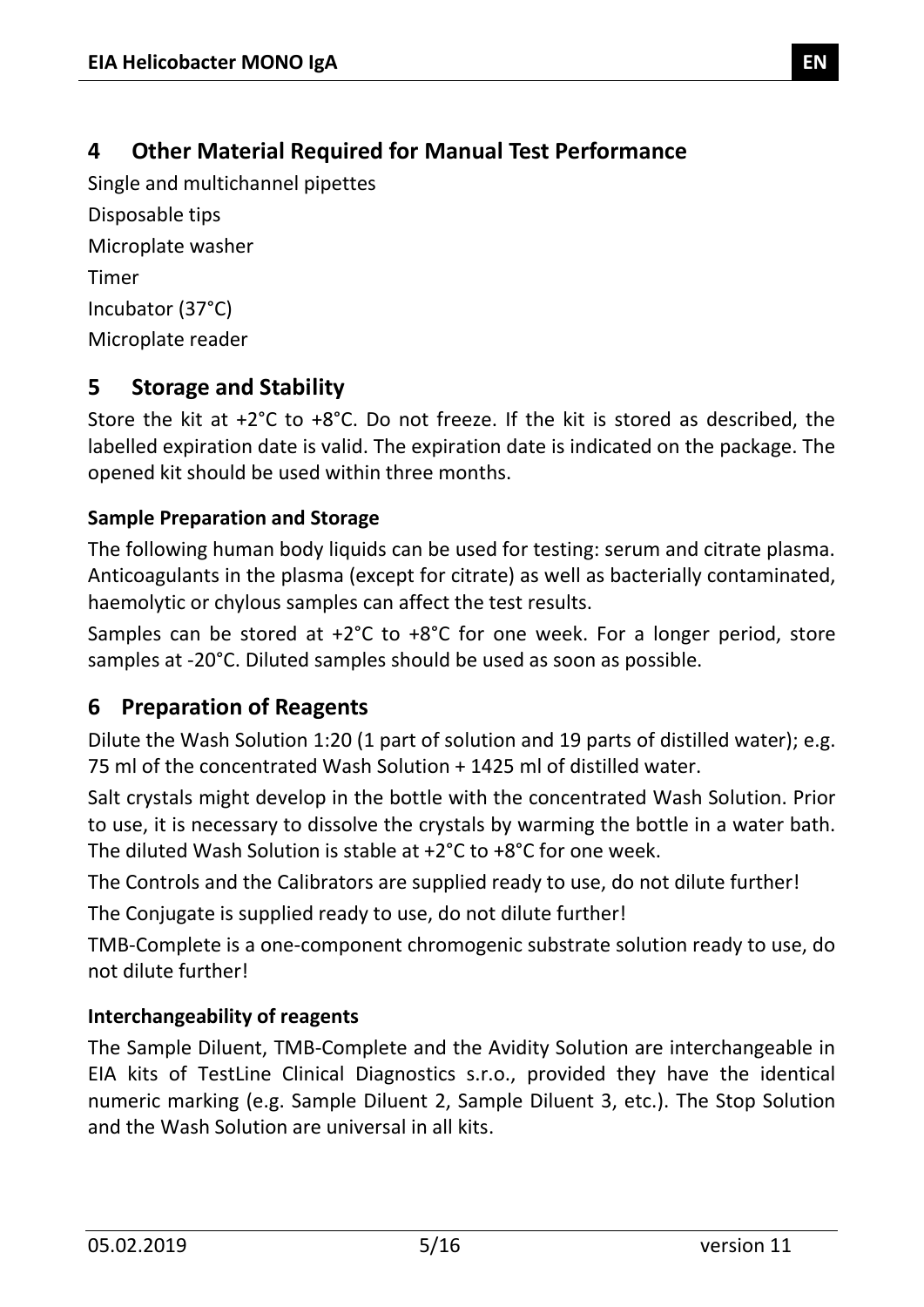#### <span id="page-5-0"></span>**7 Preparation of Samples**

Mix gently the Sample Diluent prior to use.

#### **Dilution of sera and plasma samples**

Dilute well mixed samples 1:101 with the Sample Diluent:

E.g.:  $10 \mu l$  of sample + 1 ml of the Sample Diluent

Mix well.

#### <span id="page-5-1"></span>**8 Assay Procedure**

Allow all reagents to come to room temperature and mix well. If you do not use a whole microplate, return unnecessary strips into the bag with desiccant. Seal the bag tightly and store at +2°C to +8°C. Keep dry!

1. Dispense the controls (calibrators) and the diluted samples according to the working schedule.

#### **Semiquantitative evaluation in Index of Positivity (IP)**

- Leave A1 well empty (blank).
- Pipette 100 µl of the Negative Control (Calibrator 1) into 1 well.
- Pipette 100 µl of CUT-OFF (Calibrator 2) into 2 wells.
- Pipette 100 µl of the Positive Control (Calibrator 3) into 1 well.
- Pipette 100 µl of the diluted samples (see Chapter Preparation of Samples) into the other wells.

#### **Quantitative evaluation in Units U/ml**

- Leave A1 well empty (blank).
- Pipette 100 µl of the Negative Control (Calibrator 1) into 1 well.
- Pipette 100 µl of CUT-OFF (Calibrator 2) into 2 wells.
- Pipette 100 µl of the Positive Control (Calibrator 3) into 2 wells.
- Pipette 100 µl of the Calibrator 4 into 2 wells.
- Pipette 100 µl of the diluted samples (see Chapter Preparation of Samples) into the other wells.
- 2. Cover the microplate with the lid and incubate at 37°C for 30 minutes.
- 3. Aspirate the content of the wells and wash 5× with the working strength Wash Solution. Fill the wells up to the edge. Finally, tap the inverted microplate thoroughly on an absorbent paper to remove solution remnants.
- 4. Pipette 100 µl of the Conjugate into all wells except A1 well.
- 5. Cover the microplate with the lid and incubate at 37°C for 30 minutes.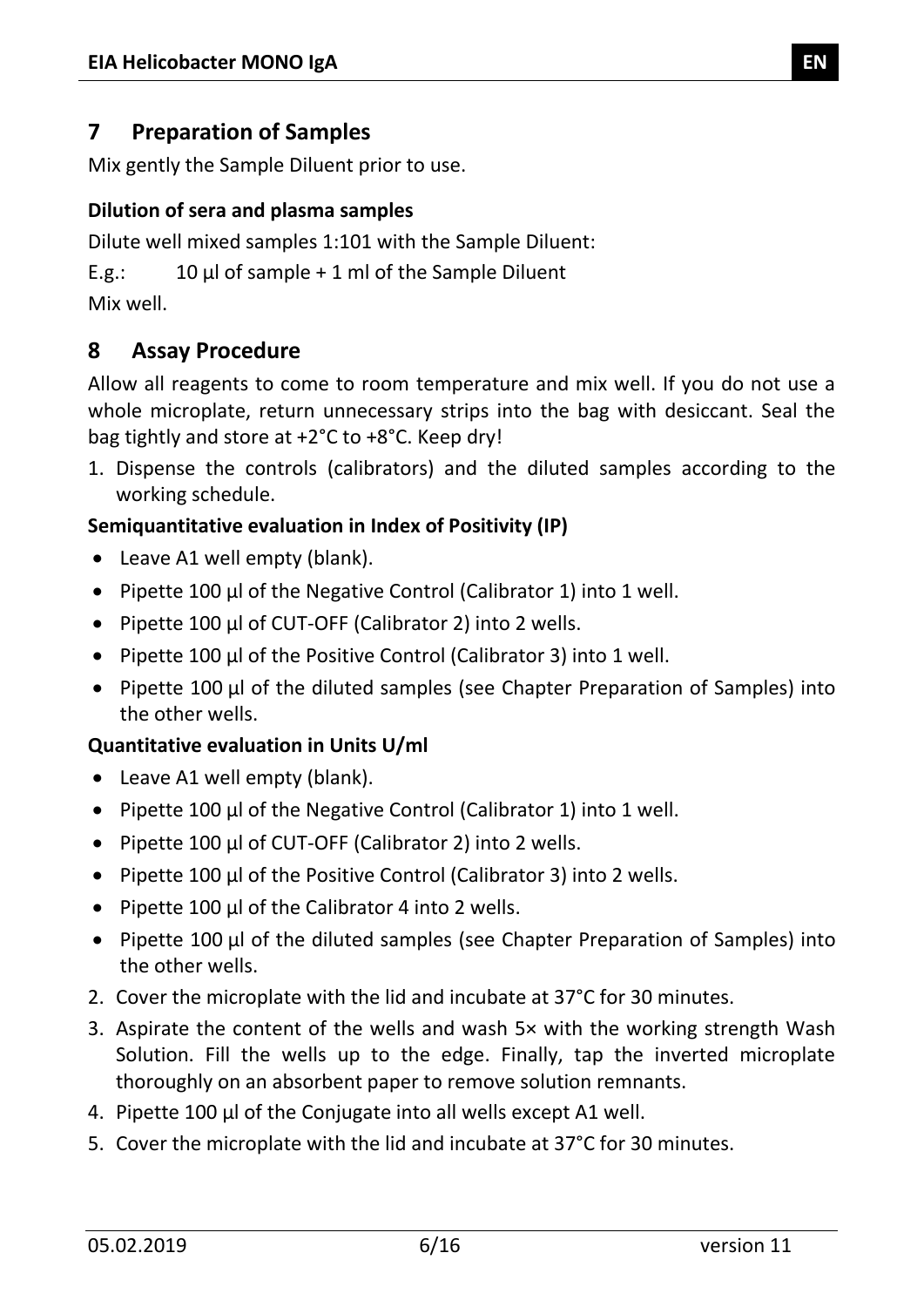- 6. Aspirate the content of the wells and wash 5× with the working strength Wash Solution. Fill the wells up to the edge. Finally, tap the inverted microplate thoroughly on an absorbent paper to remove solution remnants.
- 7. Pipette  $100 \mu l$  of TMB-Complete into all wells. Avoid contamination see Chapter Procedural Notes.
- 8. Cover the microplate with the lid and incubate at 37°C for 15 minutes. Keep out of light.
- 9. Stop the reaction by adding 100 µl of the Stop Solution in the same order and intervals as the substrate was added.
- 10.Read the colour intensity in wells against blank (A1 well) using photometer set to 450 nm. The absorbance should be read within 30 minutes after stopping the reaction.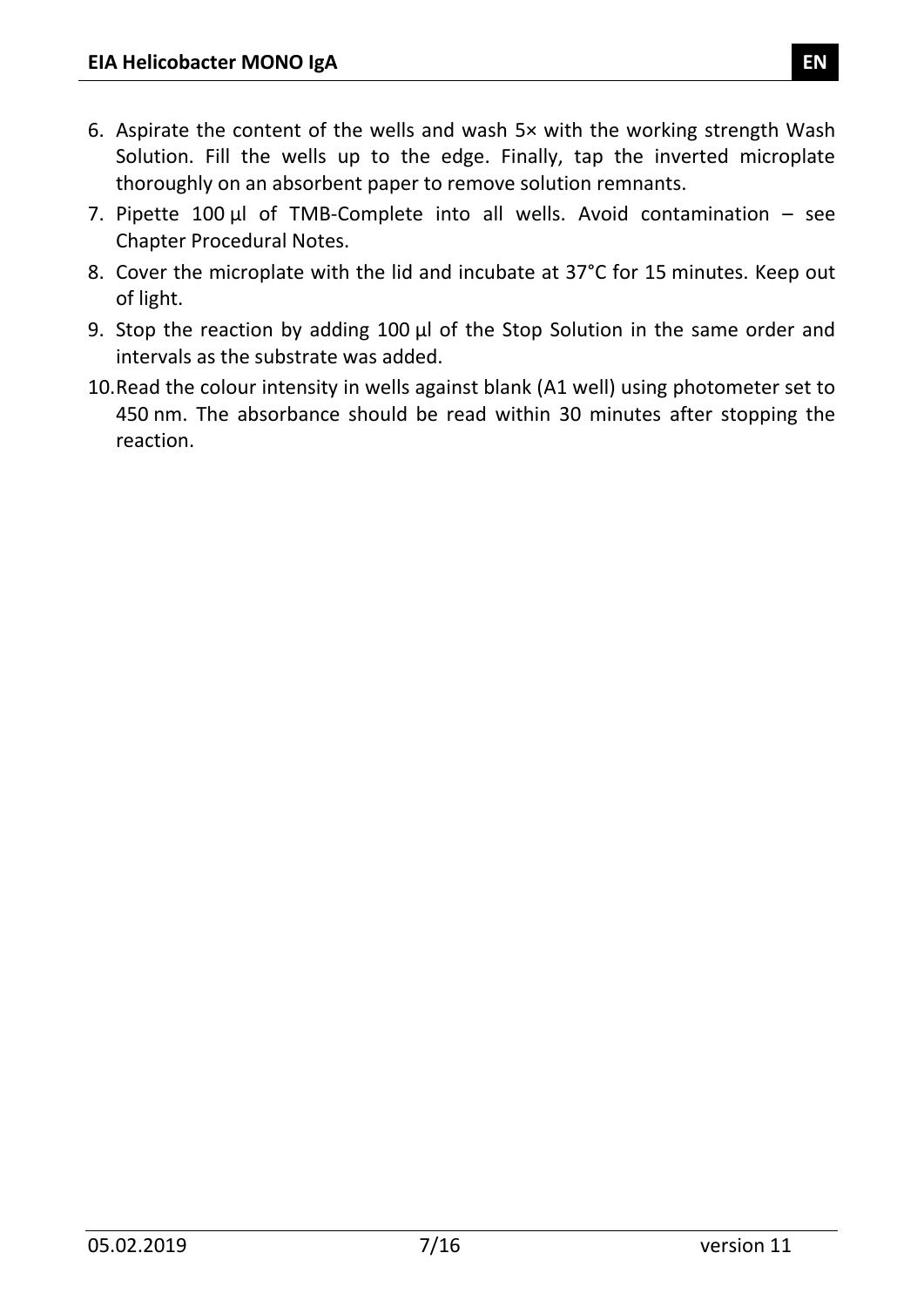#### <span id="page-7-0"></span>**9 Working Schedule**

Semiquantitative evaluation Quantitative evaluation Index of Positivity (IP) Units U/ml



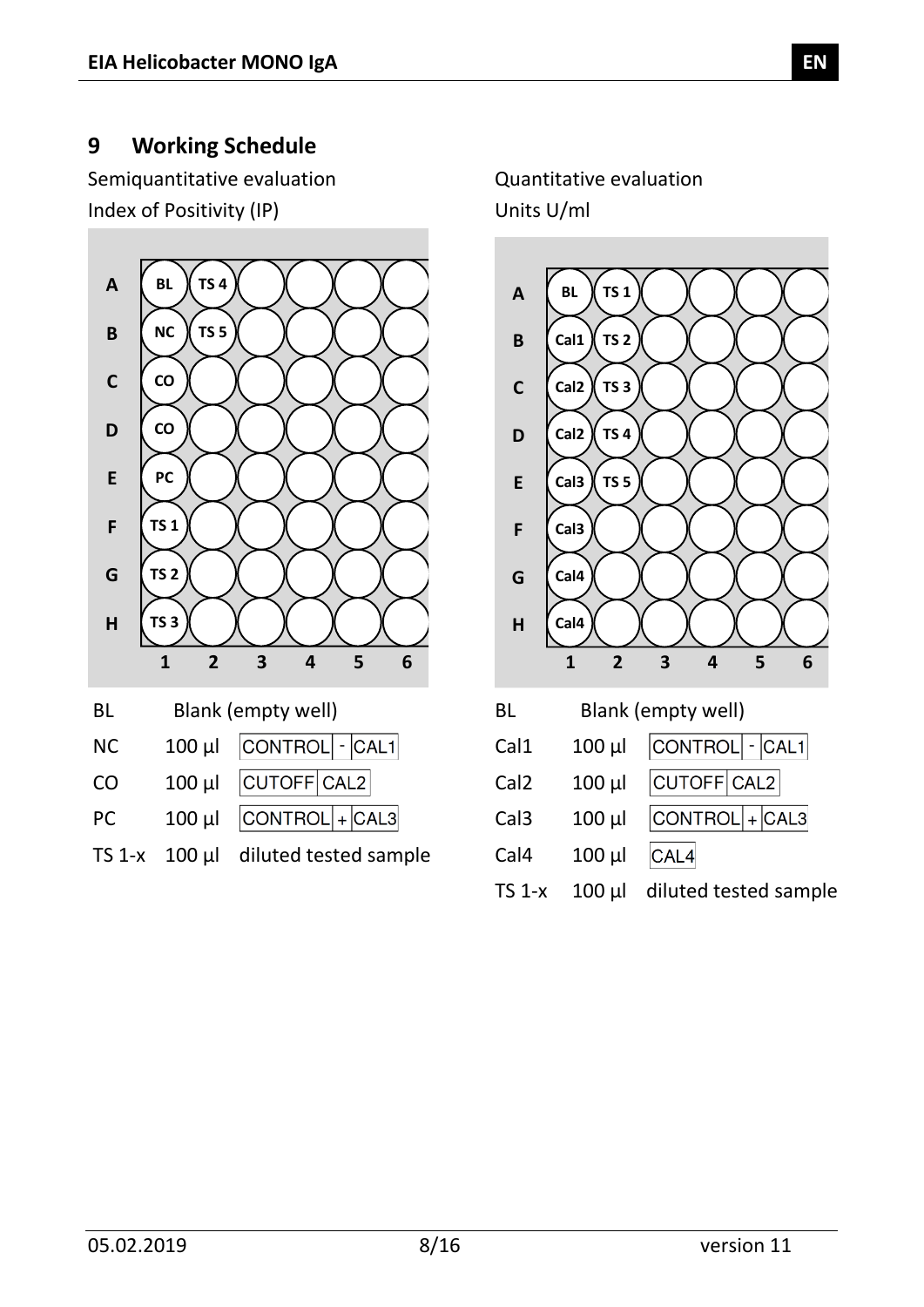#### <span id="page-8-0"></span>**10 Quality Control**

The test is valid if:

The absorbance of blank is lower than 0.150.

BLANK < 0.150

The absorbance of the Negative Control (Calibrator 1) is lower than half of the mean absorbance of CUT-OFF (Calibrator 2).

 $|CONTROL|$   $\cdot$   $|CAL1|$   $< 0.5 \times$   $|CUTOFF|CAL2|$ 

The mean absorbance of CUT-OFF (Calibrator 2) is within a range of 0.200 – 0.800.

 $0.200 < |CUTOFF|CAL2| < 0.800$ 

The absorbance of the Positive Control (Calibrator 3) is 1.5-fold higher than the mean absorbance of CUT-OFF (Calibrator 2).

 $|CONTROL|$ + $|CAL3|$  > 1.5 ×  $|CUTOFF|CAL2|$ 

The absorbance of the Calibrator 4 is higher than the absorbance of the Positive Control (Calibrator 3).

 $\overline{CAL4}$  >  $\overline{CONTROL}$  +  $\overline{CAL3}$ 

#### <span id="page-8-1"></span>**11 Results Interpretation**

#### **Calculation of Index of Positivity (IP)**

Divide the absorbance of a tested sample by the mean absorbance of CUT-OFF measured in the same test run:

| $IP =$ | <b>Absorbance of sample</b>       |
|--------|-----------------------------------|
|        | <b>Mean absorbance of CUT-OFF</b> |

Interpretation of the test results is described in [Table 1.](#page-8-2)

#### <span id="page-8-2"></span>**Table 1 Interpretation of test results**

| <b>Index of Positivity</b><br>$(\mathsf{IP})$ | <b>Evaluation</b> |
|-----------------------------------------------|-------------------|
| lower than 0.9                                | negative          |
| 0.9 to 1.1                                    | borderline        |
| higher than 1.1                               | positive          |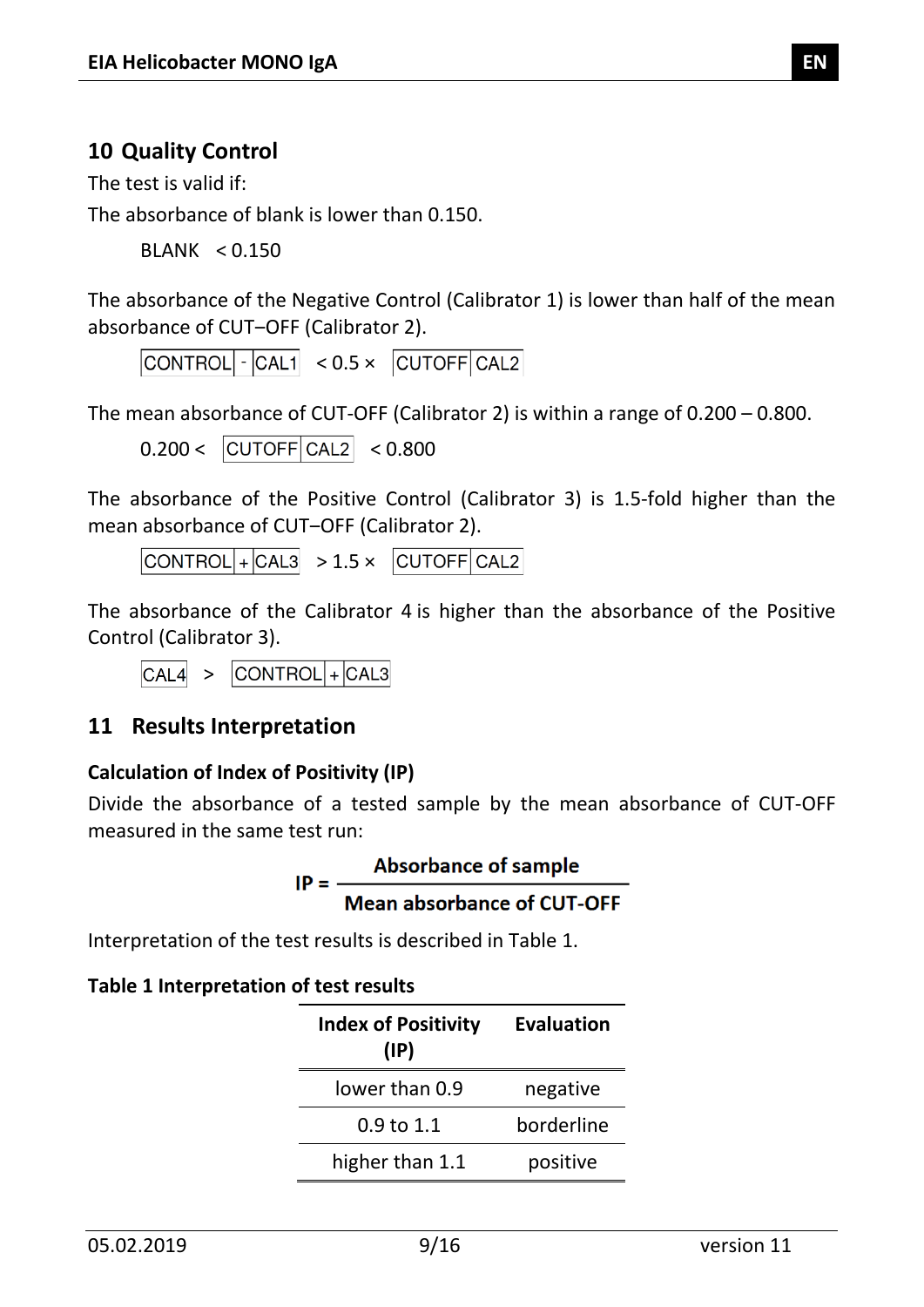Examination of borderline samples, i.e. samples with Index of Positivity from 0.9 to 1.1, should be repeated from a new sample collected after 2 to 6 weeks regarding to the disease specifics.

#### **Quantitative evaluation in Units (U/ml)**

Construct a calibration curve by plotting the concentration (X) of the calibrators in U/ml against the corresponding absorbance (Y). Construct the calibration curve by single point cross connection. Read the values of antibody level (U/ml) in samples from the calibration curve. Interpretation of the quantitative test results is described in [Table 2.](#page-9-1)

| Antibody level (U/ml) | <b>Evaluation</b> |
|-----------------------|-------------------|
| lower than 18         | negative          |
| 18 to 22              | borderline        |
| higher than 22        | positive          |

#### <span id="page-9-1"></span>**Table 2 Quantitative interpretation in Units (U/ml)**

Examination of borderline samples should be repeated from a new sample collected after 2 to 6 weeks regarding to the disease specifics.

Serological finding can be interpreted only in the context of results of other laboratory tests and patient clinical picture.

#### <span id="page-9-0"></span>**12 Safety Precautions**

The kit is intended for in vitro diagnostic use only.

The sera used for controls were tested and found to be negative for HIV 1 and HIV 2, HBsAg, HCV, TPHA. In spite of this fact, they still need to be handled as potentially infectious materials.

Some reagents contain sodium azide, which is a toxic compound. Avoid contact with skin.

The Stop Solution contains diluted acid solution. Avoid contact with eyes and skin.

It is necessary to observe the local safety rules and regulations.

#### **First aid**

In case of contact with eyes, flush with copious amount of water and seek medical assistance. In case of contact with skin and clothing, remove all the contaminated clothes. Wash the skin with soap and plenty of running water. In case of contact with solutions containing plasma or clinical samples, disinfect the skin. In case of accidental ingestion, flush the mouth with drinking water and seek medical assistance.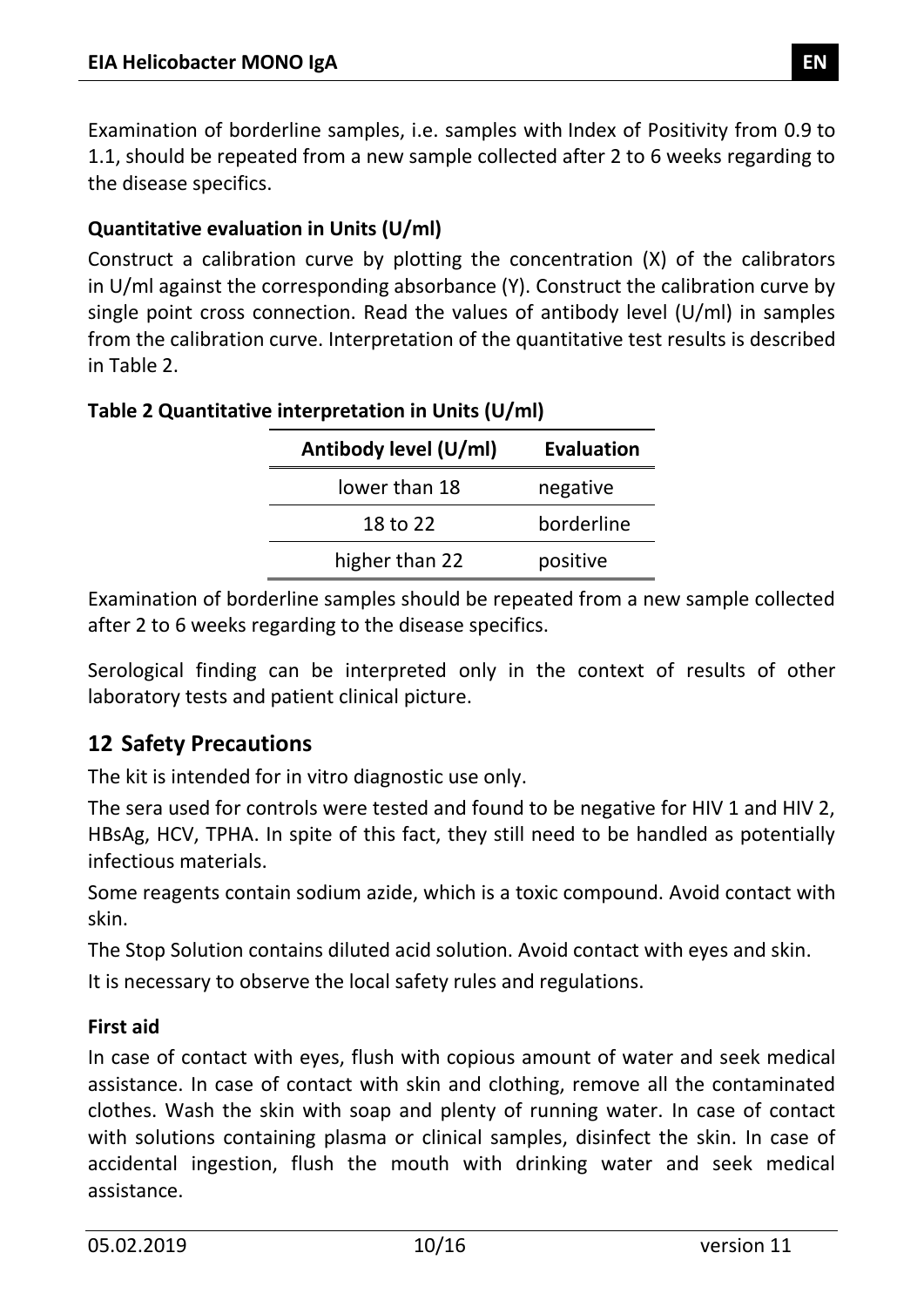#### **Remnants disposal**

All the materials used for performing the test must be treated as potentially infectious due to the contact with biological materials. Therefore they need to be disposed together with biological waste.

#### **Expired kit disposal**

Disassemble the kit and dispose the components as biological material. Discard the packaging material as required by local regulations.

#### <span id="page-10-0"></span>**13 Procedural Notes**

In order to obtain reliable results, it is necessary to **strictly follow the Instructions for Use**. Always use clean preferably disposable tips and glassware.

**Microtitre Plate** – in order to prevent water condensation on the surface of the microplate, always allow the bag with the microplate to warm up to room temperature before opening.

**Wash Solution** – use high quality distilled water for preparing the working strength Wash Solution.

**Washing procedure** – keep to the prescribed number of wash cycles and fill the wells to the upper edge. The soak time (i.e. interval between two different wash cycles during which the wells stay filled up with the Wash Solution) should be approx. 30-60 seconds.

**TMB-Complete** – the vessel used for multichannel pipetting should not be used for other reagents. Do not return the surplus TMB-Complete from the pipetting vessel into the vial.

Non-reproducible results might be caused by improper methodology as following:

- insufficient mixing of reagents and samples before use
- improper replacement of vial caps
- using the same tip for pipetting different reagents
- reagent exposure to excessive temperature; bacterial or chemical contamination
- insufficient washing or filling of the wells (the wells should be filled to the upper edge), improper aspiration of Wash Solution remnants
- contamination of the well edges with Conjugate or samples
- using reagents from different kit lots
- contact of reagents with oxidants, heavy metals and their salts

The kit might be used for sequential examinations. When preparing working strength solutions, use only the amount of reagents needed for the analysis.

The kit might be used in all types of automatic EIA analysers.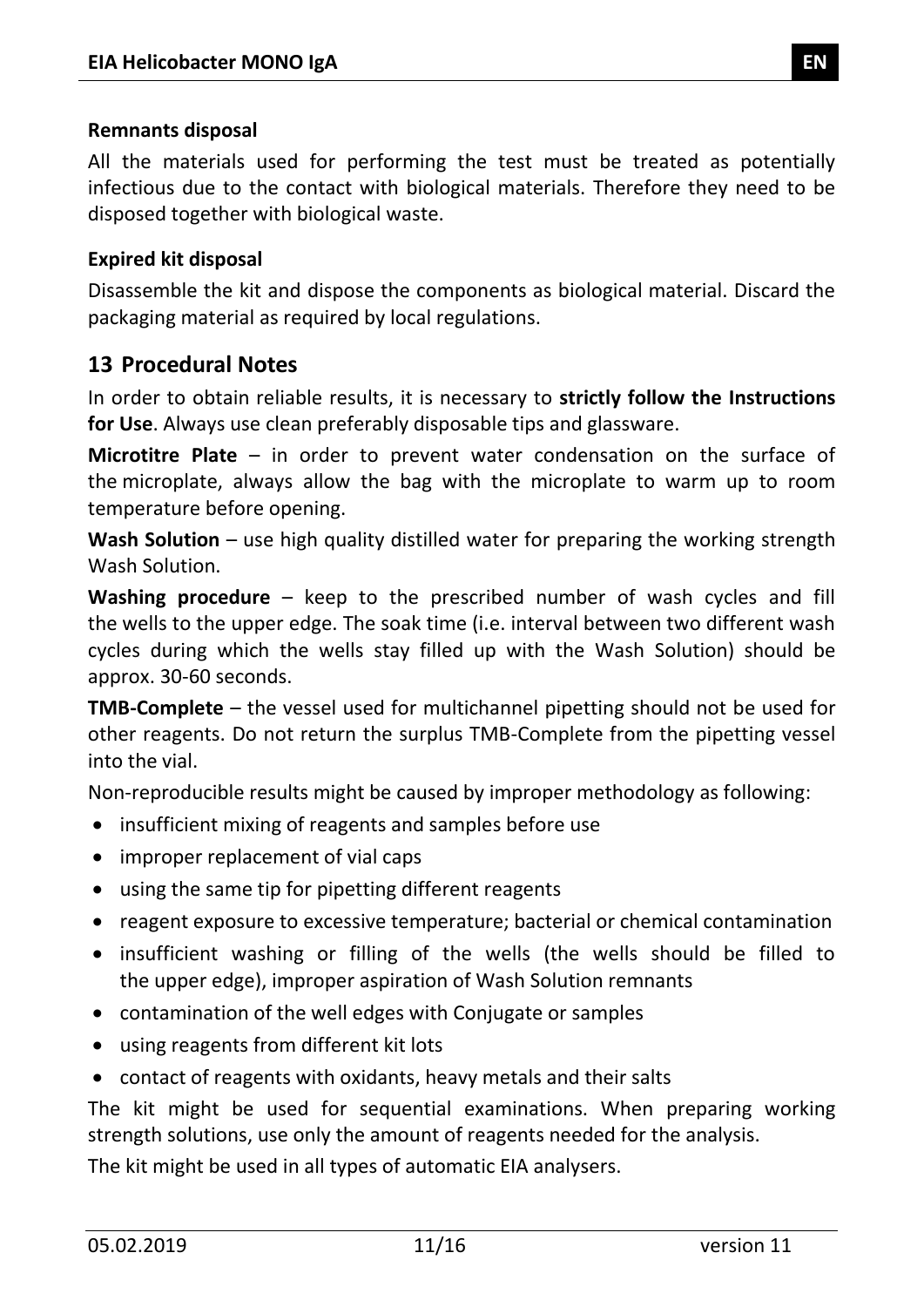If necessary, TestLine Clinical Diagnostics s.r.o. can offer a certified modification of the Instructions for Use for the specific type of analyser.

**The producer cannot guarantee that the kit will function properly if the assay procedure instructions are not strictly adhered to.**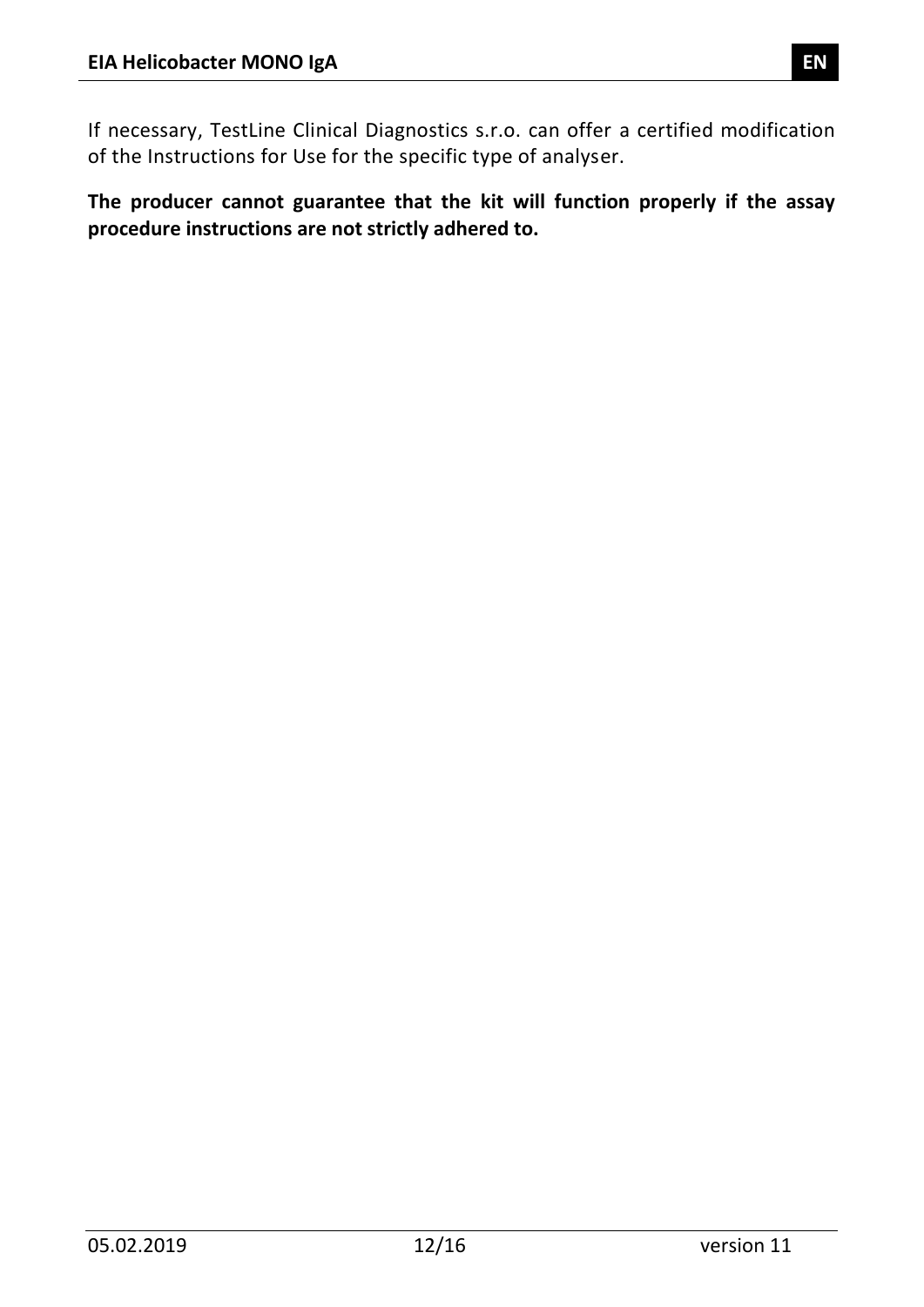#### <span id="page-12-0"></span>**14 IFU Symbols**

| ~8°C<br>$2^{\circ}$ | <b>Temperature limitation</b>      |
|---------------------|------------------------------------|
|                     | Keep dry                           |
|                     | Expiry date                        |
| <b>LOT</b>          | Lot number                         |
|                     | Manufactured by                    |
|                     | <b>Consult instructions</b>        |
| <b>REI</b><br>F     | Catalogue number                   |
| ∑                   | Number of tests                    |
|                     | In vitro diagnostic medical device |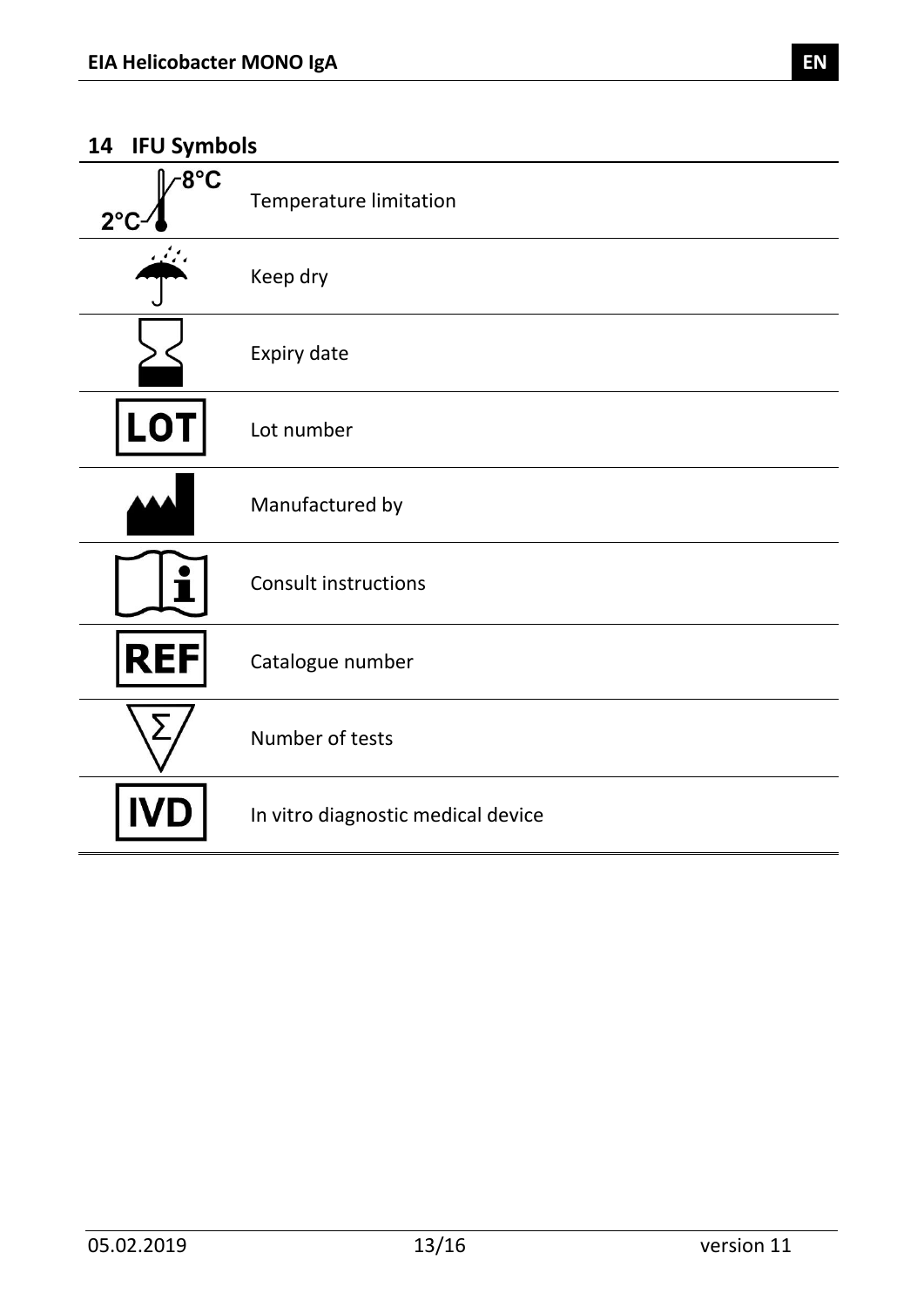**Notes**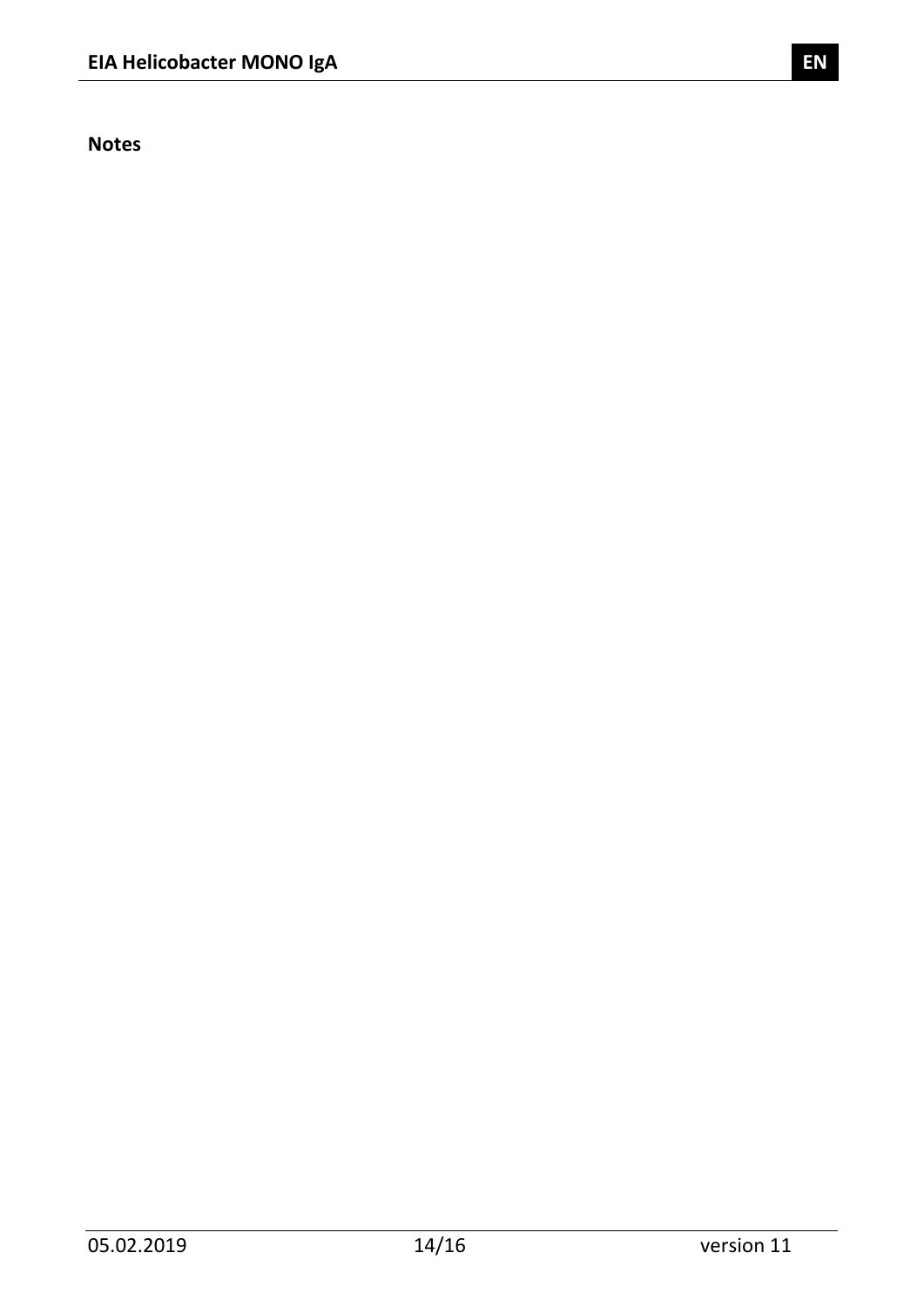**Notes**